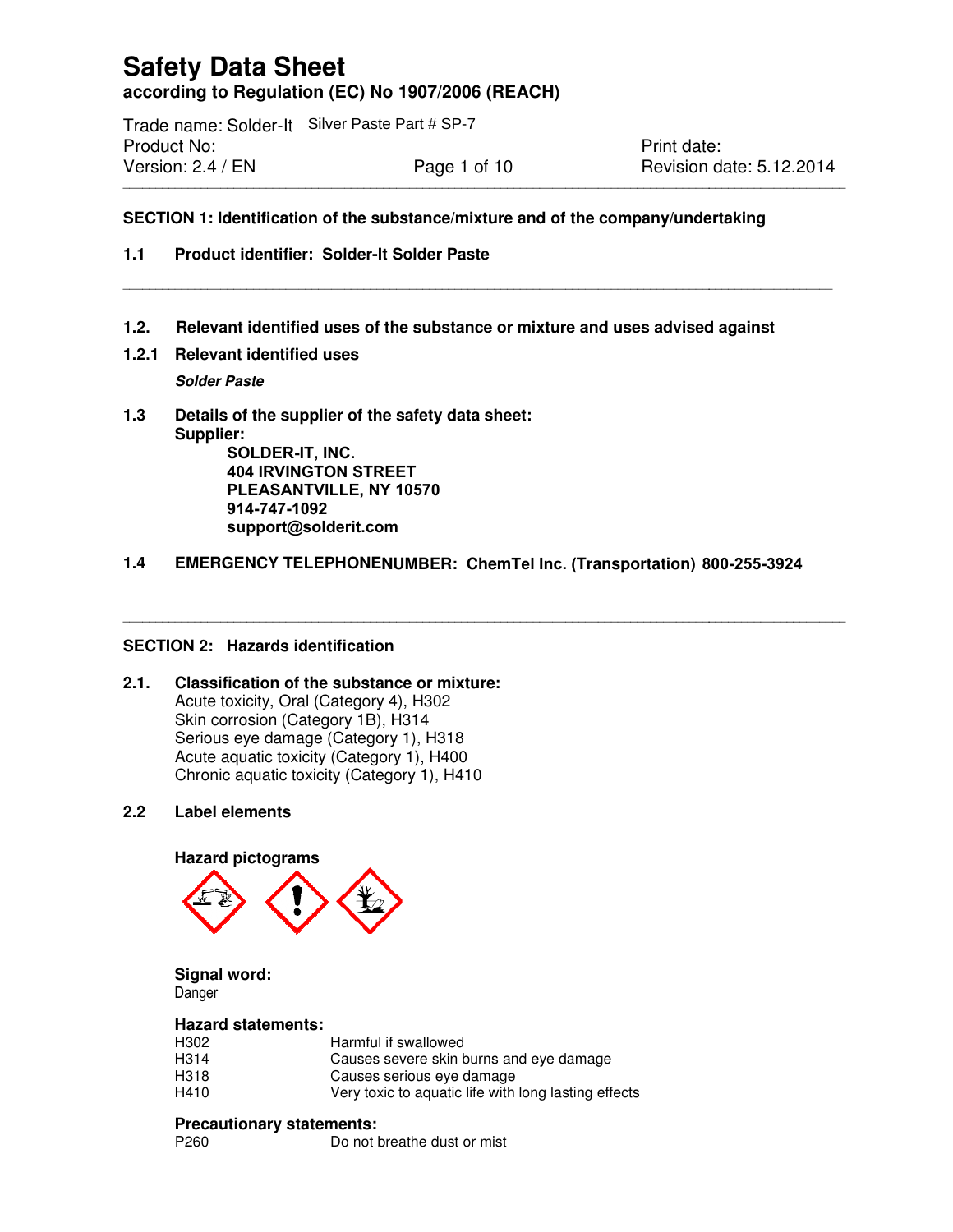Trade name: Solder-It Silver Solder Paste Part # SP-7 Product No: Product No: Print date: Version: 2.4 / EN **Page 2 of 10** Revision date: 5.12.2014 P264 Wash skin thoroughly after handling P270 Do not eat, drink or smoke when using this product P273 Avoid release to the environment P280 Wear protective gloves/ protective clothing/ eye protection/ face protection<br>P301 + P312 + P330 If SWALLOWED: Call a POISON CENTER or doctor/physician if you feel u If SWALLOWED: Call a POISON CENTER or doctor/physician if you feel unwell. Rinse mouth P301 + P330 + P331 If SWALLOWED: Rinse mouth. Do NOT induce vomiting.<br>P303 + P361 + P353 If ON SKIN: Remove/take off immediately all contaminated If ON SKIN: Remove/take off immediately all contaminated clothing. Rinse skin with water/shower. P304 + P340 + P310 If INHALED: Remove victim to fresh air and keep at rest in a position comfortable for breathing. Immediately call a POISON CENTER or doctor/physician. P305 + P351 + If IN EYES: Rinse cautiously with water for several minutes. Remove contact P338 + P310 lenses, if present and easy to do. Continue rinsing. Immediately contact a POISON CENTER or doctor/physician. P363 Wash contaminated clothing before use P391 Collect spillage<br>P405 Store locked up Store locked up P501 Dispose of contents/containers to an approved waste disposal plant

\_\_\_\_\_\_\_\_\_\_\_\_\_\_\_\_\_\_\_\_\_\_\_\_\_\_\_\_\_\_\_\_\_\_\_\_\_\_\_\_\_\_\_\_\_\_\_\_\_\_\_\_\_\_\_\_\_\_\_\_\_\_\_\_\_\_\_\_\_\_\_\_\_\_\_\_\_\_\_\_\_\_\_\_\_\_\_\_\_\_\_\_\_\_\_\_\_\_\_\_\_\_\_\_\_\_\_\_\_\_

 $\mathcal{L}_\mathcal{L} = \{ \mathcal{L}_\mathcal{L} = \{ \mathcal{L}_\mathcal{L} = \{ \mathcal{L}_\mathcal{L} = \{ \mathcal{L}_\mathcal{L} = \{ \mathcal{L}_\mathcal{L} = \{ \mathcal{L}_\mathcal{L} = \{ \mathcal{L}_\mathcal{L} = \{ \mathcal{L}_\mathcal{L} = \{ \mathcal{L}_\mathcal{L} = \{ \mathcal{L}_\mathcal{L} = \{ \mathcal{L}_\mathcal{L} = \{ \mathcal{L}_\mathcal{L} = \{ \mathcal{L}_\mathcal{L} = \{ \mathcal{L}_\mathcal{$ 

### **Supplemental Hazard information (EU): None**

## **2.3 Other hazards**

None known

### **SECTION 3. Composition/information on ingredients**

### **3.1.1 Description of the mixture:** Suspension

### **3.1.2 Hazardous ingredients**

| <b>Substance</b><br>name    | CAS No.    | <b>INDEX</b><br>No.     | EC No.    | <b>Concent</b><br>ration | <b>Classification according</b><br>Regulation (EC) No. 1272<br>[CLP]                                         | <b>SCL and/or</b><br><b>M-factor</b> |
|-----------------------------|------------|-------------------------|-----------|--------------------------|--------------------------------------------------------------------------------------------------------------|--------------------------------------|
| <b>Zinc chloride</b>        | 7646-85-7  |                         | 231-592-0 | 10-15%                   | Acute tox. 4; Skin Corr. 1B;<br>Eye Dam. 1; Aquatic Acute 1;<br>Aquatic Chronic 1; H302,<br>H314, H318, H410 |                                      |
| <b>Ammonium</b><br>chloride | 12125-02-9 | $017 -$<br>014-00-<br>8 | 235-186-4 | $2 - 5%$                 | Acute Tox. 4; Eye Irrit. 2A;<br>Aquatic Acute2; Aquatic<br>Chronic 2; H302, H319, H411                       |                                      |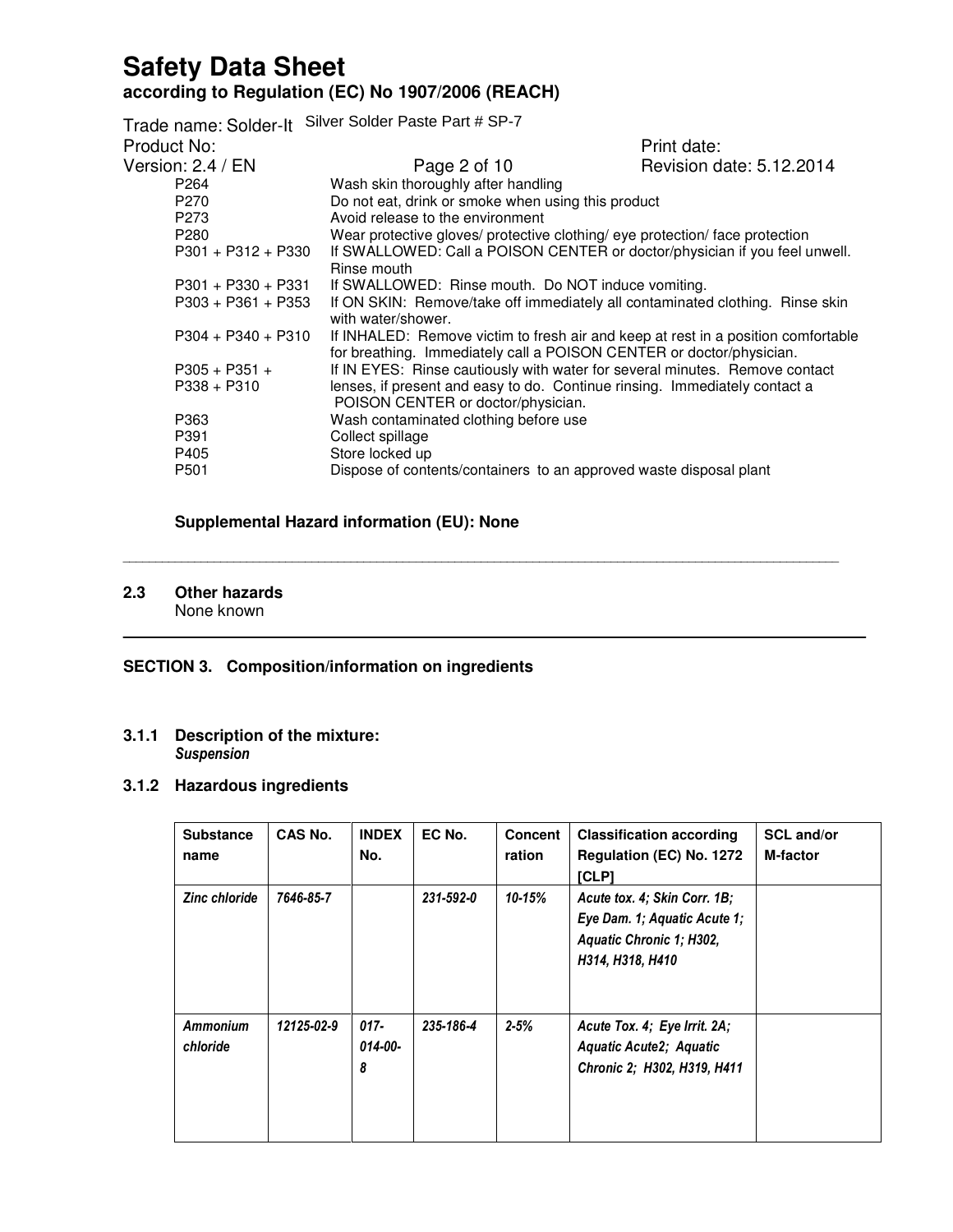Trade name: Solder-It Silver Solder Paste Part # SP-7 Product No: **Product No:** Product No: Version: 2.4 / EN **Page 3 of 10** Revision date: 5.12.2014

### **3.1.3 Additional information:**

This mixture does not contain further substances fulfilling the criteria of hazard class "acute toxicity" according to CLP regulation.

\_\_\_\_\_\_\_\_\_\_\_\_\_\_\_\_\_\_\_\_\_\_\_\_\_\_\_\_\_\_\_\_\_\_\_\_\_\_\_\_\_\_\_\_\_\_\_\_\_\_\_\_\_\_\_\_\_\_\_\_\_\_\_\_\_\_\_\_\_\_\_\_\_\_\_\_\_\_\_\_\_\_\_\_\_\_\_\_\_\_\_\_\_\_\_\_\_\_\_\_\_\_\_\_

### **SECTION 4: First aid measures**

**4.1** 

**4.1.1 General information: Consult a physician. Show this safety data sheet to the doctor in attendance. Move out of dangerous area.**

**4.1.1 Following inhalation: If breathed in, move person into fresh air. If not breathing, give artificial respiration. Consult a physician.**

**4.1.4 Following skin contact: Take off contaminated clothing and shoes immediately. Wash off with soap and plenty of water. Consult a physician.** 

**4.1.2 Following eye contact: Rinse thoroughly with plenty of water for at least 15 minutes and consult a physician. Continue rinsing eyes during transport to hospital.**

**4.1.5 Following ingestion: Do NOT induce vomiting. Never give anything by mouth to an unconscious person. Rinse mouth with water. Consult a physician.**

### **4.2 Most important symptoms and effects, both acute and delayed**

The most important know symptoms and effects are described in the labelling (see section 2.2) and/or section 11.

### **4.3 Indication of any immediate medical attention and special treatment needed**

No data available.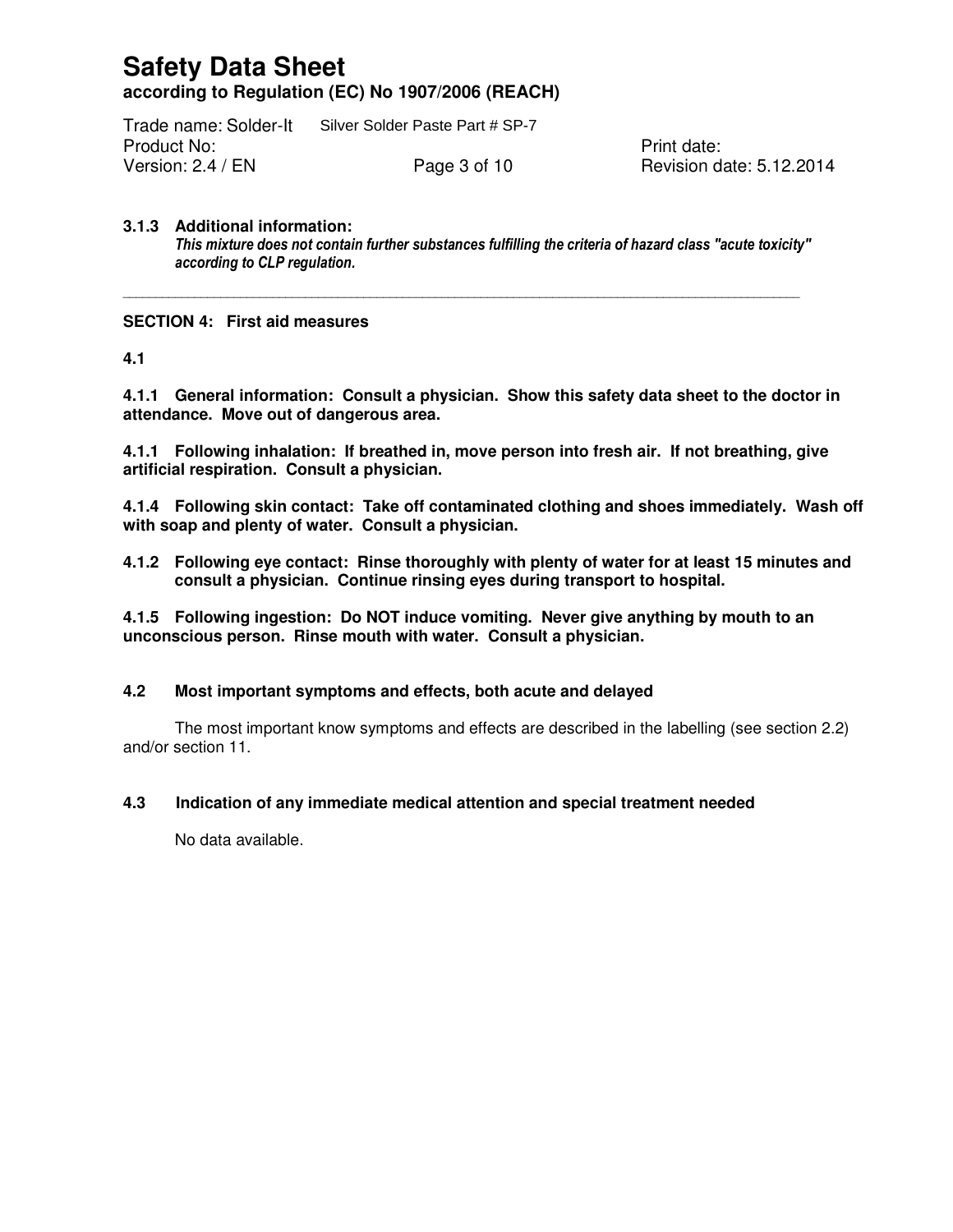Trade name: Solder-It SOLDER-IT SILVER PASTE PART # SP-7Product No: **Product No:** Product No: **Print date:** Version: 2.4 / EN **Page 4 of 10** Revision date: 5.12.2014

### **SECTION 5: Firefighting measures**

### **5.1 Extinguishing media:**

Suitable extinguishing media: Use water spray, alcohol-resistant foam, dry chemical or carbon dioxide.

\_\_\_\_\_\_\_\_\_\_\_\_\_\_\_\_\_\_\_\_\_\_\_\_\_\_\_\_\_\_\_\_\_\_\_\_\_\_\_\_\_\_\_\_\_\_\_\_\_\_\_\_\_\_\_\_\_\_\_\_\_\_\_\_\_\_\_\_\_\_\_\_\_\_\_\_\_\_\_\_\_\_\_\_\_\_\_\_\_\_\_\_\_\_\_\_\_\_\_\_\_\_\_\_\_\_\_\_\_\_\_\_\_\_\_\_\_\_\_\_\_\_\_\_

### **5.2 Special hazards arising from the substance or mixture**

Hazardous combustion products: Hydrogen chloride gas, Zinc/zinc oxides.

### **5.3 Advice for fire-fighters:**

Wear self-contained breathing apparatus for firefighting if necessary.

**5.4 Additional information:**  No data available.

### **SECTION 6: Accidental release measures**

### **6.1 Personal precautions, protective equipment and emergency procedures**

### **6.1.1 For non-emergency personnel**

Protective equipment: Use persona protective equipment. Avoid dust formation. Avoid breathing vapours, mist or gas. Ensure adequate ventilation. Evacuate personnel to safe areas. Avoid breathing dust.

\_\_\_\_\_\_\_\_\_\_\_\_\_\_\_\_\_\_\_\_\_\_\_\_\_\_\_\_\_\_\_\_\_\_\_\_\_\_\_\_\_\_\_\_\_\_\_\_\_\_\_\_\_\_\_\_\_\_\_\_\_\_\_\_\_\_\_\_\_\_\_\_\_\_\_\_\_\_\_\_\_\_\_\_\_\_\_\_\_\_\_\_\_\_\_\_\_\_\_\_\_\_\_\_\_\_\_\_\_\_

### **6.2 Environmental precautions:**

### **6.3 Methods and material for containment and cleaning up**

- **6.3.1 For containment:** Keep in suitable, closed containers.
- **6.3.2 For cleaning up:** Pick up and arrange disposal without creating dust. Sweep up and shovel.

\_\_\_\_\_\_\_\_\_\_\_\_\_\_\_\_\_\_\_\_\_\_\_\_\_\_\_\_\_\_\_\_\_\_\_\_\_\_\_\_\_\_\_\_\_\_\_\_\_\_\_\_\_\_\_\_\_\_\_\_\_\_\_\_\_\_\_\_\_\_\_\_\_\_\_\_\_\_\_\_\_\_\_\_\_\_\_\_\_\_\_\_\_\_\_\_\_\_\_\_\_\_\_\_\_\_\_\_\_\_\_\_\_\_\_\_\_\_\_\_\_\_\_

**6.4 Reference to other sections:** For disposal see section 13.

### **SECTION 7: Handling and storage**

**7.1 Precautions for safe handling:** Avoid contact with skin and eyes. Avoid formation of dust and aerosols. Further processing of solid materials may result in the formation of combustible dusts. Provide appropriate exhaust ventilation at places where dust may form. For precautions, see section 2.2.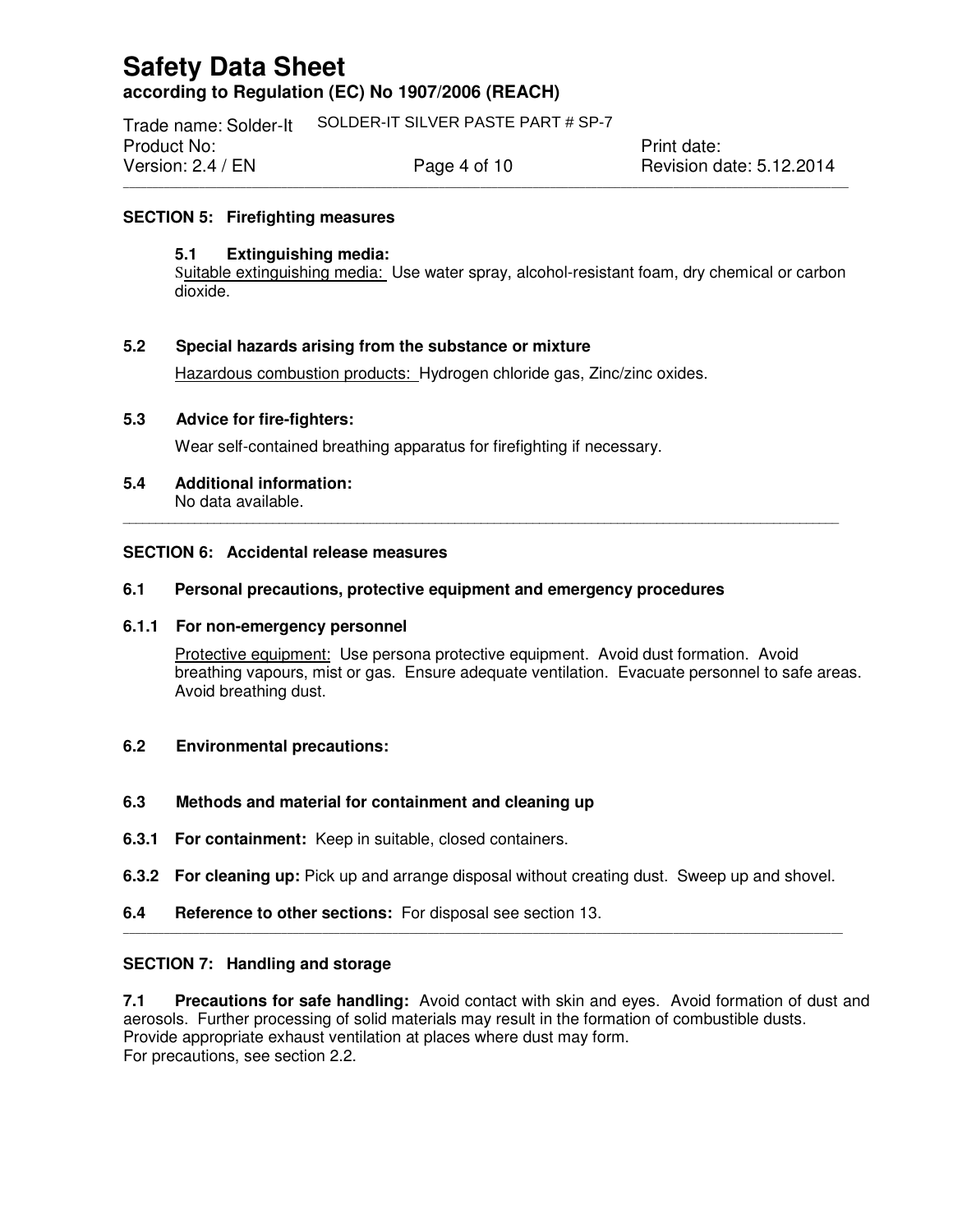Trade name: Solder-It SOLDER-IT SILVER PASTE Product No: Example 2014 The Contract of the Print date: Version: 2.4 / EN **Page 5 of 10** Revision date: 5.12.2014

### **7.2 Conditions for safe storage, including any incompatibilities**

Keep container tightly closed in a dry and well-ventilated place. Highly hygroscopic. Keep in a dry place.

\_\_\_\_\_\_\_\_\_\_\_\_\_\_\_\_\_\_\_\_\_\_\_\_\_\_\_\_\_\_\_\_\_\_\_\_\_\_\_\_\_\_\_\_\_\_\_\_\_\_\_\_\_\_\_\_\_\_\_\_\_\_\_\_\_\_\_\_\_\_\_\_\_\_\_\_\_\_\_\_\_\_\_\_\_\_\_\_\_\_\_\_\_\_\_\_\_\_\_\_\_\_\_\_\_\_\_\_\_\_

### **Hints on storage assembly:**

Storage class: (TRGS 510): Non-combustible, corrosive hazardous material.

Materials to avoid:

### **7.3 Specific end uses:**

Recommendations: Apart from uses mentioned in section 1.2 no other specific uses are stipulated. \_\_\_\_\_\_\_\_\_\_\_\_\_\_\_\_\_\_\_\_\_\_\_\_\_\_\_\_\_\_\_\_\_\_\_\_\_\_\_\_\_\_\_\_\_\_\_\_\_\_\_\_\_\_\_\_\_\_\_\_\_\_\_\_\_\_\_\_\_\_\_\_\_\_\_\_\_\_\_\_\_\_\_\_\_\_\_\_\_\_\_\_\_\_\_\_\_\_\_\_\_\_\_\_\_\_\_\_\_\_\_

### **SECTION 8: Exposure controls/personal protection**

### **8.1 Control parameters**

### **8.1.1 Occupational exposure limits:**

| Limit value<br>type (country<br>of origin) | <b>Substance</b><br>name | EC-No. | CAS-No.  | Occupational<br>exposure limit<br>value |            | <b>Monitoring</b><br>and observation<br><b>processes</b> | Peak<br>limitation | <b>Source</b> |
|--------------------------------------------|--------------------------|--------|----------|-----------------------------------------|------------|----------------------------------------------------------|--------------------|---------------|
|                                            |                          |        |          | Long term                               | Short term |                                                          |                    |               |
| <b>TWA</b>                                 | Zinc                     |        | 7646-85- | 1.000                                   | 1.000      |                                                          |                    | <b>OSHA</b>   |
|                                            | chloride                 |        |          | ma/m3                                   | mq/m3      |                                                          |                    | Table Z-1     |
|                                            | Ammonium                 |        | 12125-   | 10.000                                  | 10.000     |                                                          |                    | <b>ACGIH</b>  |
|                                            | chloride                 |        | $02-9$   | ma/m3                                   | mq/m3      |                                                          |                    | (TLV)         |

### **8.2 Exposure controls**

**8.2.1 Appropriate engineering controls:** Handle in accordance with good industrial hygiene and safety practices. Wash hands before breaks and at the end of the workday.

\_\_\_\_\_\_\_\_\_\_\_\_\_\_\_\_\_\_\_\_\_\_\_\_\_\_\_\_\_\_\_\_\_\_\_\_\_\_\_\_\_\_\_\_\_\_\_\_\_\_\_\_\_\_\_\_\_\_\_\_\_\_\_\_\_\_\_\_\_\_\_\_\_\_\_\_\_\_\_\_\_\_\_\_\_\_\_\_\_\_\_\_\_\_\_\_\_\_\_\_\_\_\_\_\_\_\_\_\_\_

### **8.2.2 Personal protective equipment:**

**8.2.2.1 Eye / Face protection:** Face shield with safety glasses. Use equipment for eye protecton tested and approved under appropriate standards.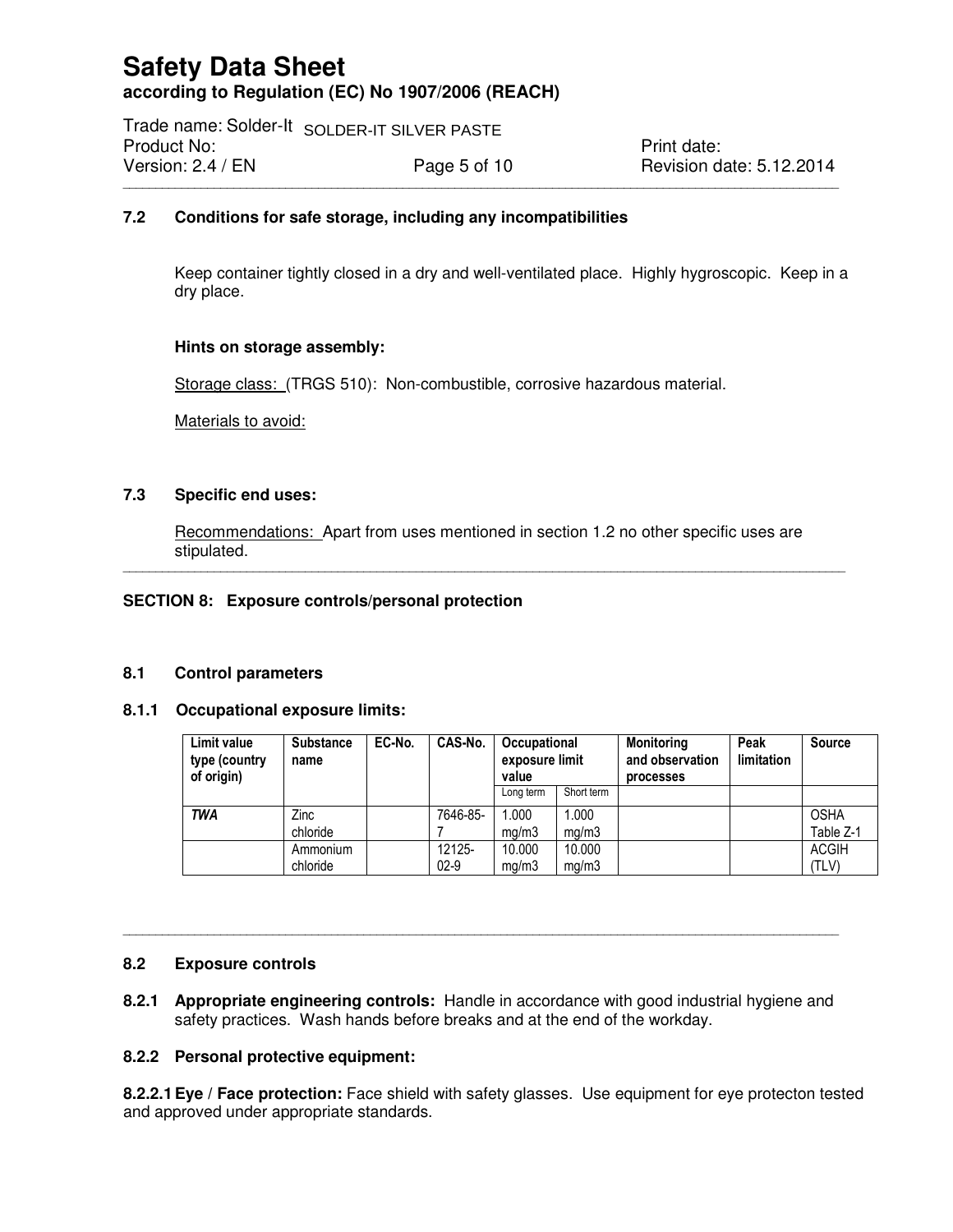Trade name: Solder-It Frade Hame: Oblief It SOLDER-IT SILVER PASTE PART # SP-7 Print date: Version: 2.4 / EN **Page 6 of 10** Revision date: 5.12.2014 **8.2.2.2 Skin protection:**

Hand protection: Handle with nitrile gloves. Gloves must be inspected prior to use. Use proper glove removal technique to avoid skin contact with this product. Dispose of contaminated gloves afer use. Wash and dry hands. Body protection: Lab coat or smock. Other skin protection measures: Wash thoroughly after handling.

**8.2.2.3 Respiratory protection:** Avoid breathing vapours. Where large amounts are used for soldering, use of a vent hood is required.

**8.2.3 Environmental exposure controls:** Prevent further leakage if safe to do so. Do not let product enter drains. Discharge into the environment must be avoided.

\_\_\_\_\_\_\_\_\_\_\_\_\_\_\_\_\_\_\_\_\_\_\_\_\_\_\_\_\_\_\_\_\_\_\_\_\_\_\_\_\_\_\_\_\_\_\_\_\_\_\_\_\_\_\_\_\_\_\_\_\_\_\_\_\_\_\_\_\_\_\_\_\_\_\_\_\_\_\_\_\_\_\_\_\_\_\_\_\_\_\_\_\_\_\_\_\_\_\_\_\_\_\_\_\_\_\_\_\_\_

\_\_\_\_\_\_\_\_\_\_\_\_\_\_\_\_\_\_\_\_\_\_\_\_\_\_\_\_\_\_\_\_\_\_\_\_\_\_\_\_\_\_\_\_\_\_\_\_\_\_\_\_\_\_\_\_\_\_\_\_\_\_\_\_\_\_\_\_\_\_\_\_\_\_\_\_\_\_\_\_\_\_\_

### **SECTION 9. Physical and chemical properties**

### **9.1 Information on basic physical and chemical properties**

**Appearance:** Grey paste **Odor:** Mild odor

|                                     | value | concentration | method | temperature | pressure | remark |
|-------------------------------------|-------|---------------|--------|-------------|----------|--------|
| рH                                  | N/D   |               |        |             |          |        |
| Melting point/freezing point        | N/D   |               |        |             |          |        |
| Initial boiling point/boiling range | N/D   |               |        |             |          |        |
| Flash point                         | N/D   |               |        |             |          |        |
| <b>Evaporation rate</b>             | N/D   |               |        |             |          |        |
| Flammability (solid, gas)           | N/D   |               |        |             |          |        |
| Upper/lower flammability or         | N/D   |               |        |             |          |        |
| explosive limits                    |       |               |        |             |          |        |
| <b>Upper explosive limits</b>       | N/D   |               |        |             |          |        |
| Lower explosive limits              | N/D   |               |        |             |          |        |
| Vapour pressure                     | N/D   |               |        |             |          |        |
| Vapour density                      | N/D   |               |        |             |          |        |
| <b>Relative density</b>             | N/D   |               |        |             |          |        |
| Solubility(ies)                     | N/D   |               |        |             |          |        |
| <b>Partition coefficient:</b>       | N/D   |               |        |             |          |        |
| n-octanol/water                     |       |               |        |             |          |        |
| <b>Auto-ignition temperature</b>    | N/D   |               |        |             |          |        |
| <b>Decomposition temperature</b>    | N/D   |               |        |             |          |        |
| <b>Viscosity</b>                    |       |               |        |             |          |        |
| Viscosity, dynamic                  | N/D   |               |        |             |          |        |
| Viscosity, cinematic                | N/D   |               |        |             |          |        |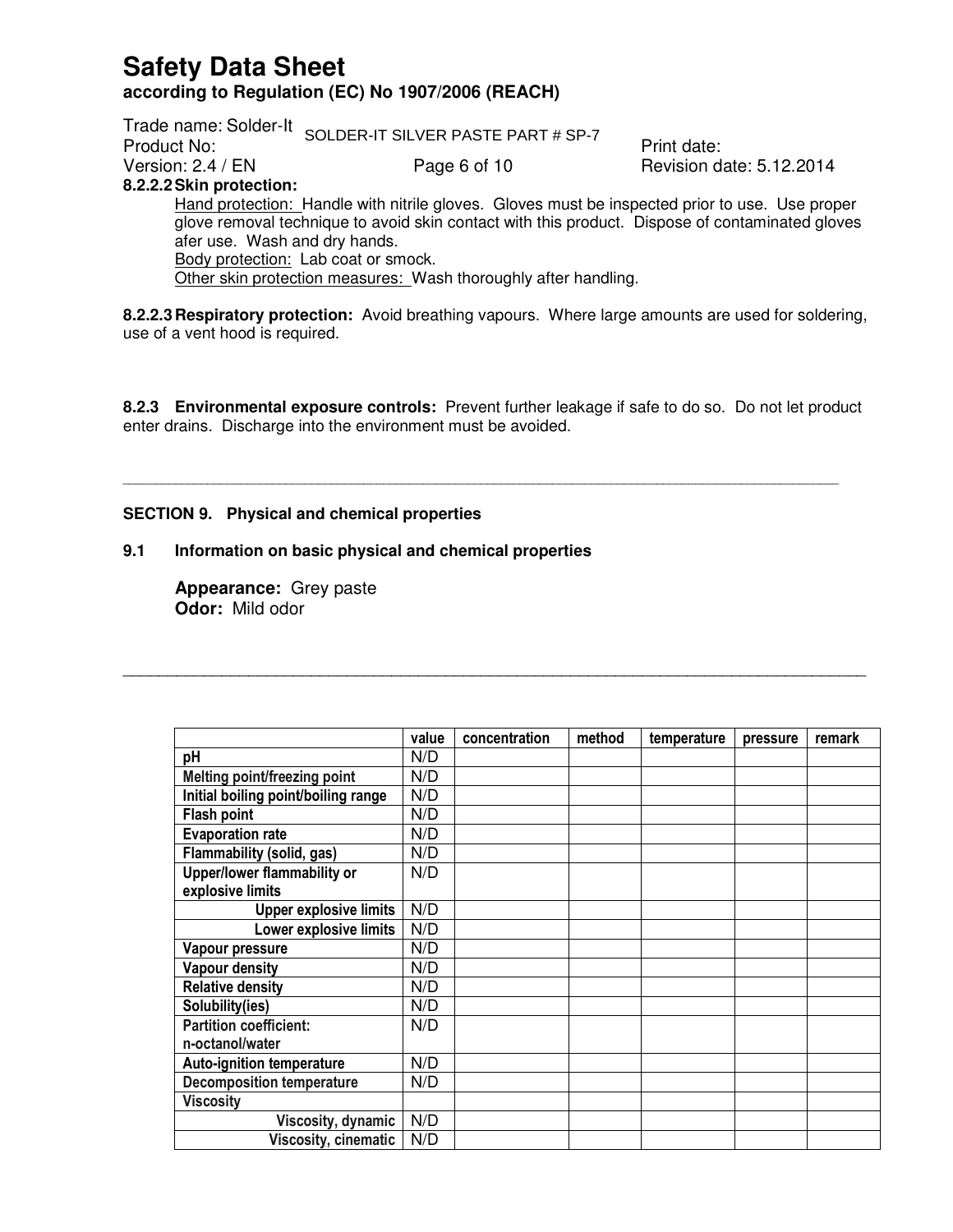|                  | Trade name: Solder-It       | Silver Solder Paste |  |  |                          |             |  |  |
|------------------|-----------------------------|---------------------|--|--|--------------------------|-------------|--|--|
| Product No: SP-7 |                             |                     |  |  |                          | Print date: |  |  |
|                  | Version: $2.4 / EN$         | Page 7 of 10        |  |  | Revision date: 5.12.2014 |             |  |  |
|                  | <b>Explosive properties</b> | N/D                 |  |  |                          |             |  |  |
|                  | <b>Oxidising properties</b> | N/D                 |  |  |                          |             |  |  |

\_\_\_\_\_\_\_\_\_\_\_\_\_\_\_\_\_\_\_\_\_\_\_\_\_\_\_\_\_\_\_\_\_\_\_\_\_\_\_\_\_\_\_\_\_\_\_\_\_\_\_\_\_\_\_\_\_\_\_\_\_\_\_\_\_\_\_\_\_\_\_\_\_\_\_\_\_\_\_\_\_\_\_\_\_\_\_\_\_\_\_\_\_\_\_\_\_\_\_\_\_\_\_\_\_\_\_\_\_\_\_

**\_\_\_\_\_\_\_\_\_\_\_\_\_\_\_\_\_\_\_\_\_\_\_\_\_\_\_\_\_\_\_\_\_\_\_\_\_\_\_\_\_\_\_\_\_\_\_\_\_\_\_\_\_\_\_\_\_\_\_\_\_\_\_\_\_\_\_\_\_\_\_\_\_\_\_\_\_\_\_\_\_\_\_\_\_\_\_\_\_\_\_\_\_\_\_\_\_\_\_\_\_\_\_\_\_\_\_\_\_\_\_\_\_\_\_\_\_\_\_\_\_\_\_\_\_** 

\_\_\_\_\_\_\_\_\_\_\_\_\_\_\_\_\_\_\_\_\_\_\_\_\_\_\_\_\_\_\_\_\_\_\_\_\_\_\_\_\_\_\_\_\_\_\_\_\_\_\_\_\_\_\_\_\_\_\_\_\_\_\_\_\_\_\_\_\_\_\_\_\_\_\_\_\_\_\_\_\_\_\_\_\_\_\_\_\_\_\_\_\_\_\_\_\_\_\_\_\_\_\_\_\_\_\_\_\_\_\_

\_\_\_\_\_\_\_\_\_\_\_\_\_\_\_\_\_\_\_\_\_\_\_\_\_\_\_\_\_\_\_\_\_\_\_\_\_\_\_\_\_\_\_\_\_\_\_\_\_\_\_\_\_\_\_\_\_\_\_\_\_\_\_\_\_\_\_\_\_\_\_\_\_\_\_\_\_\_\_\_\_\_\_\_\_\_\_\_\_\_\_\_\_\_\_\_\_\_\_\_\_\_\_\_\_\_\_\_\_\_\_\_

 $N/D = NQ$  data available

### **SECTION 10: Stability and reactivity**

- **10.1 Reactivity** No data available
- **10.2 Chemical stability** Stable at normal conditions
- **10.3 Possibility of hazardous reactions** No data available
- **10.4 Conditions to avoid:** Exposure to moisture
- **10.5 Incompatible materials:** Strong oxidizing agents
- **10.6 Hazardous decomposition products:** See section 5
- **SECTION 11: Toxicological information**

### **11.1 Information on toxicological effects**

### **Acute toxicity**

LD50 Oral – Rat – 350 mg/kg Inhalation: No data available Dermal: No data available

### **Skin corrosion/irritation**

No data available

#### **Serious eye damage/eye irritation**  No data available

### **Germ cell mutagenicity**

No data available

### **Carcinogenicity**

**IARC:** No components fo this product present at levels greater than or equal to 0.1% is identified as probable, possible or confirmed human carcinogen by IARC.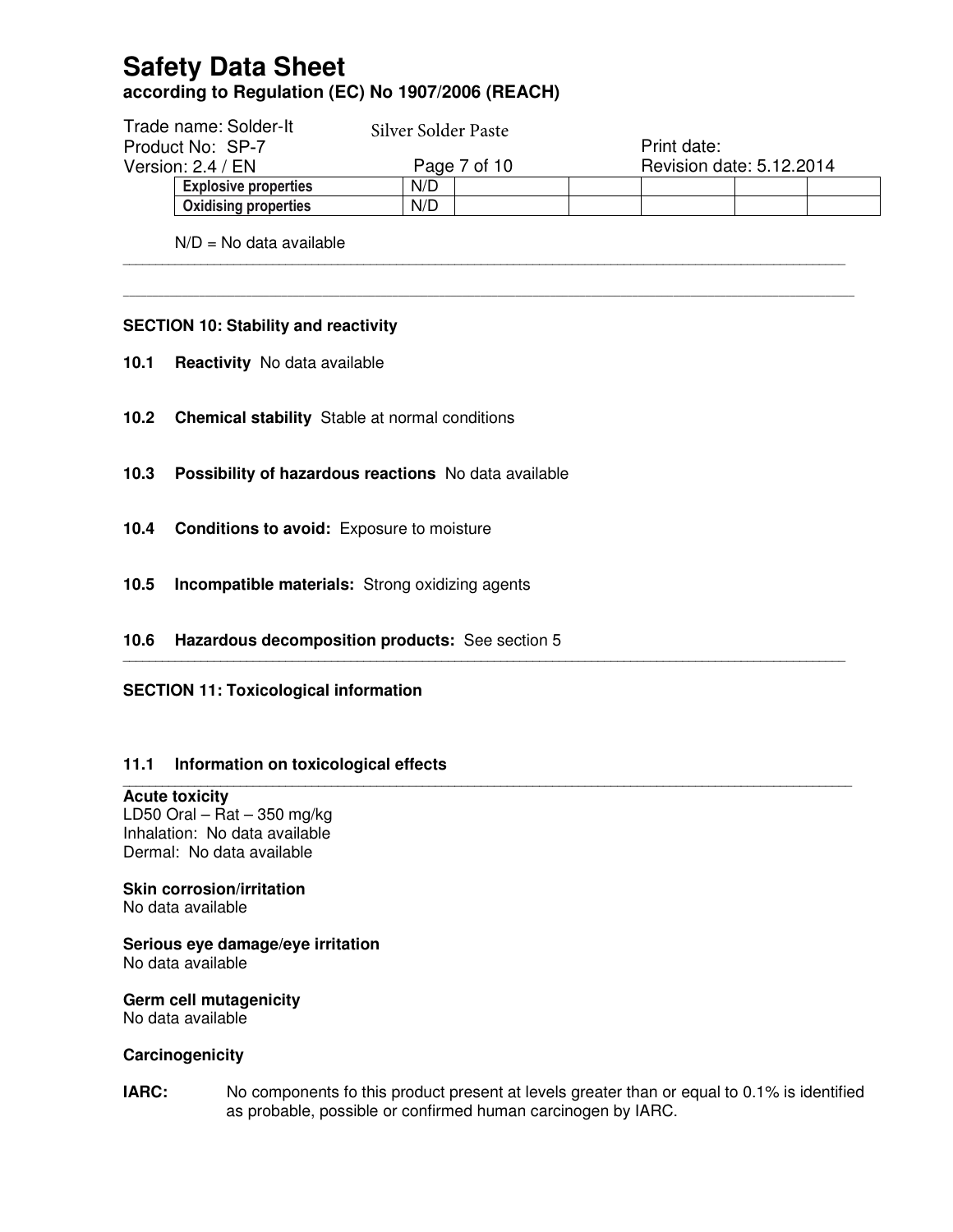| Trade name: Solder-It | SOLDER-IT SILVER PASTE                                                                                                                                       |                          |
|-----------------------|--------------------------------------------------------------------------------------------------------------------------------------------------------------|--------------------------|
| Product No: SP-7      |                                                                                                                                                              | Print date:              |
| Version: $2.4 / EN$   | Page 8 of 10                                                                                                                                                 | Revision date: 5.12.2014 |
| <b>ACGIH:</b>         | No components fo this product present at levels greater than or equal to 0.1% is identified<br>as probable, possible or confirmed human carcinogen by ACGIH. |                          |
| NTP:                  | No components fo this product present at levels greater than or equal to 0.1% is identified<br>as probable, possible or confirmed human carcinogen by NTP.   |                          |

**OSHA:** No components fo this product present at levels greater than or equal to 0.1% is identified as probable, possible or confirmed human carcinogen by OSHA.

\_\_\_\_\_\_\_\_\_\_\_\_\_\_\_\_\_\_\_\_\_\_\_\_\_\_\_\_\_\_\_\_\_\_\_\_\_\_\_\_\_\_\_\_\_\_\_\_\_\_\_\_\_\_\_\_\_\_\_\_\_\_\_\_\_\_\_\_\_\_\_\_\_\_\_\_\_\_\_\_\_\_\_\_\_\_\_\_\_\_\_\_\_\_\_\_\_\_\_\_\_\_\_\_\_\_\_\_\_\_

**Reproductive toxicity:** No data available.

**Specific target organs:** No data available

### **SECTION 12: Ecological information**

### **12.1 Toxicity:**

### **12.1.1 Aquatic toxicity**

Acute (short-term) fish toxicity

|                                | Effect dose/<br>-concentration | <b>Test</b><br>duration | <b>Species</b> | <b>Result/</b><br><b>Evaluation</b> | Method | Remark |
|--------------------------------|--------------------------------|-------------------------|----------------|-------------------------------------|--------|--------|
| $\triangleright$ Zinc chloride | LC50                           | 96h                     | Carp           | $0.4 - 2.2$<br>mg/l                 |        |        |

### Acute (short-term) toxicity to crustacea

|                      | Effect dose/<br>-concentration | ${\sf \tau}_{\sf est}$<br>duration | <b>Species</b> | Result/<br><b>Evaluation</b> | Method | Remark |
|----------------------|--------------------------------|------------------------------------|----------------|------------------------------|--------|--------|
| <b>Zinc chloride</b> | <b>EC50</b>                    | 48 h                               | Daphnia magna  | $0.2 \text{ ma/l}$           |        |        |

Acute (short-term) toxicity to algae and cyanobacteria

|                      | Effect dose/<br>-concentration | Test<br>duration | <b>Species</b>                      | Result/<br><b>Evaluation</b> | <b>Method</b> | <b>Remark</b> |
|----------------------|--------------------------------|------------------|-------------------------------------|------------------------------|---------------|---------------|
| <b>Zinc chloride</b> | LOEC                           | 96 h             | Psuedokirchneri<br>ella subcapitata | 12.5 ma/l                    |               |               |

\_\_\_\_\_\_\_\_\_\_\_\_\_\_\_\_\_\_\_\_\_\_\_\_\_\_\_\_\_\_\_\_\_\_\_\_\_\_\_\_\_\_\_\_\_\_\_\_\_\_\_\_\_\_\_\_\_\_\_\_\_\_\_\_\_\_\_\_\_\_\_\_\_\_\_\_\_\_\_\_\_\_\_\_\_\_\_\_\_\_\_\_\_\_\_\_\_\_

### **Harmful to aquatic organisms.**

### **12.2 Persistence and degradability**

**Biodegradation:** No data available

**Abiotic Degradation:** No data available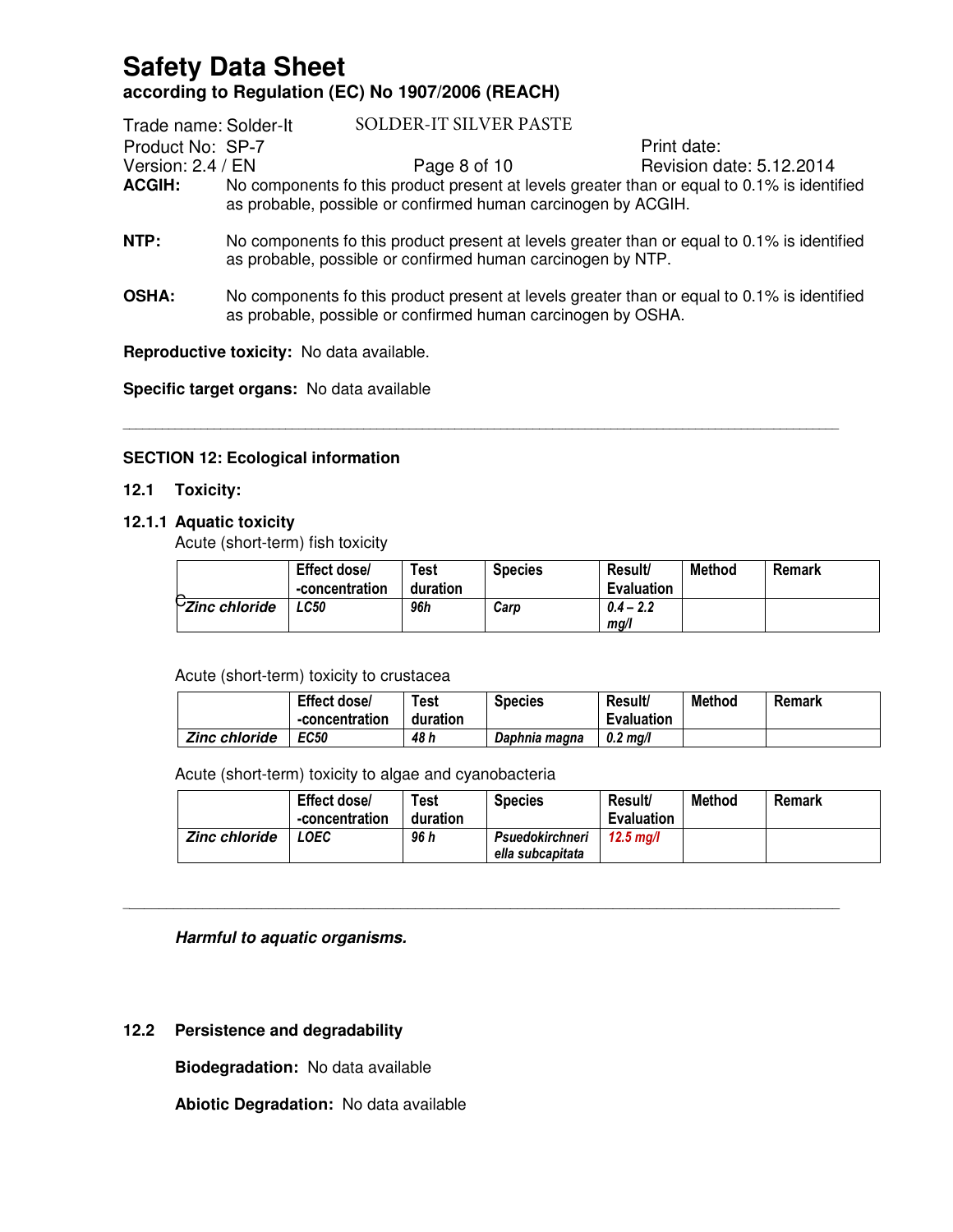Print date: Trade name: Solder-It Product No: SP-7 Version: 2.4 / EN **Page 9 of 10** Revision date: 5.12.2014 SOLDER-IT SILVER PASTE

\_\_\_\_\_\_\_\_\_\_\_\_\_\_\_\_\_\_\_\_\_\_\_\_\_\_\_\_\_\_\_\_\_\_\_\_\_\_\_\_\_\_\_\_\_\_\_\_\_\_\_\_\_\_\_\_\_\_\_\_\_\_\_\_\_\_\_\_\_\_\_\_\_\_\_\_\_\_\_\_\_\_\_\_\_\_\_\_\_\_\_\_\_\_\_\_\_\_\_\_\_\_\_\_\_\_\_\_\_\_\_

### **12.3 Bioaccumulative potential**

### **Bioconcentration factor (BCF)**

|             | <b>Species</b>    | <b>Result</b> | <b>Method</b> | Remark |
|-------------|-------------------|---------------|---------------|--------|
| <b>Zinc</b> | <b>Pimephales</b> | 63 d          |               |        |
| chloride    | promelas          |               |               |        |

### **12.4 Mobility in soil**

No data available

### **12.5 Results of PBT and vPvB assessment**

PBT/vPvB assessment not available as chemical safety not required/not conducted

\_\_\_\_\_\_\_\_\_\_\_\_\_\_\_\_\_\_\_\_\_\_\_\_\_\_\_\_\_\_\_\_\_\_\_\_\_\_\_\_\_\_\_\_\_\_\_\_\_\_\_\_\_\_\_\_\_\_\_\_\_\_\_\_\_\_\_\_\_\_\_\_\_\_\_\_\_\_\_\_\_\_\_\_\_\_\_\_\_\_\_\_\_\_\_\_\_\_\_\_\_\_\_\_\_\_\_\_\_\_\_

#### **12.6 Other adverse effects:**

An environmental hazard cannot be excluded in the event of unprofessional handling or disposal. Very toxic to aquatic life with long lasting effects.

### **SECTION 13: Disposal considerations**

### **13.1 Waste treatment methods**

Contact a licensed professional waste disposal service to dispose of this material. Dispose of in accordance with local, state and national regulations.

\_\_\_\_\_\_\_\_\_\_\_\_\_\_\_\_\_\_\_\_\_\_\_\_\_\_\_\_\_\_\_\_\_\_\_\_\_\_\_\_\_\_\_\_\_\_\_\_\_\_\_\_\_\_\_\_\_\_\_\_\_\_\_\_\_\_\_\_\_\_\_\_\_\_\_\_\_\_\_\_\_\_\_

\_\_\_\_\_\_\_\_\_\_\_\_\_\_\_\_\_\_\_\_\_\_\_\_\_\_\_\_\_\_\_\_\_\_\_\_\_\_\_\_\_\_\_\_\_\_\_\_\_\_\_\_\_\_\_\_\_\_\_\_\_\_\_\_\_\_\_\_\_\_\_\_\_\_\_\_\_\_\_\_\_\_\_\_\_\_\_\_\_\_\_\_\_\_\_\_\_\_\_\_\_\_\_\_\_\_\_\_\_\_

### **Section 14: Transport information**

Not regulated.

### **SECTION 15: Regulatory information**

#### **SARA 302 Components**

No chemicals in this material are subject to the reporting requirements fo SARA Title III, Section 302

#### **SARA 313 Components**

The following components are subject to reporting levels established by SARA Title III, secton 313: